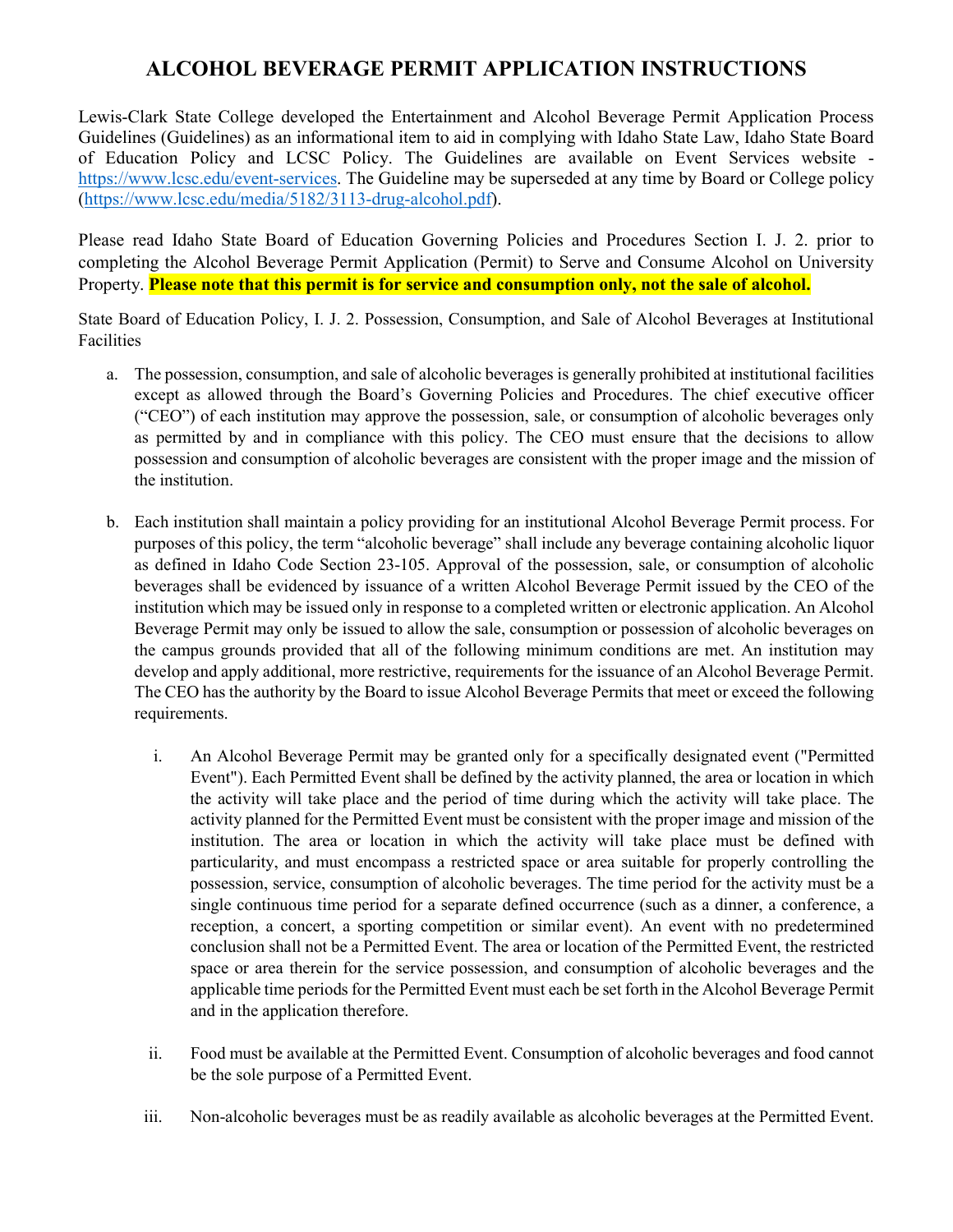- iv. Only those who are of lawful age to consume alcoholic beverages, will be authorized to possess and consume alcoholic beverages at the Permitted Event. An Alcohol Beverage Permit for a Permitted Event may allow alcoholic beverages to be possessed and consumed throughout the Permitted Event area, provided that the area is fully enclosed, and provided further that the area is such that entry into the area and exit from the area can be controlled to ensure that only those authorized to enter the area do so and that no alcoholic beverages leave the area.
- v. The Alcohol Beverage Permit, any required local catering permit, and applicable state or local alcoholic beverages permits shall be posted in a conspicuous place at the defined area where alcoholic beverages are authorized to be possessed and consumed or shall be readily available upon request.
- vi. When the institution is the sponsor/host of the Permitted Event, the institutional unit responsible for the event completes the Alcohol Beverage Permit application. Any event sponsored/hosted by any recognized unit of the institution for an institutional purpose is an institution sponsored event. When a non-institution third party is the sponsor/host of the Permitted Event, the third party completes the application. The third party is responsible for compliance with all applicable laws of the state of Idaho and the local jurisdiction with respect to all aspects of the event, including the possession, sale, and consumption of alcoholic beverages.
- vii. The sale, service and consumption of alcoholic beverages at a Permitted Event shall be confined to the specific event, area or activity identified on the Beverage Permit application. Service of alcohol at the Permitted Event must be done by authorized institutional employees or through institution approved third-party contractors (such as caterers or institution food service providers) TIPS training shall be required for all individuals responsible for alcohol service. For approved third party contractors, responsibility for TIPS training lies with the contractor. In no event shall the general public or any participants in a Permitted Event be allowed to bring alcoholic beverages into a Permitted Event, or leave the defined area where possession and consumption is allowed while in possession of an alcoholic beverage.
- viii. The event sponsor and those individuals and contractors furnishing alcohol at the Permitted Event shall be responsible for ensuring that no one under the legal drinking age, or visibly intoxicated person is supplied with any alcoholic beverage or allowed to consume any alcoholic beverage at the Permitted Event. All third party event sponsors and all third party contract alcohol providers shall indemnify the institution, State Board of Education and the State of Idaho for all damages resulting from that entity's negligence. All third party event sponsors and all contract alcohol providers must provide proof of appropriate insurance coverage, including host liquor liability and liquor legal liability, in amounts and coverage limits sufficient to meet the needs of the institution, but in no case less than \$1,000,000 minimum coverage per occurrence and \$2,000,000 general aggregate. Such insurance must list the institution, its officers, directors, employees, agents and volunteers, the State Board of Education and the State of Idaho as additional insureds. Proof of the required insurance must be in the form a formal endorsement to the policy evidencing the coverage and the required additional insureds for the duration of the event.
- ix. The Alcohol Beverage Permit shall set forth the time at which sale, service, possession and consumption of alcoholic beverages will be permitted, which shall be strictly enforced. Service and sale of alcoholic beverages shall stop at a time in advance of the time of closure of the event sufficient to allow an orderly and temperate consumption of the balance of the alcoholic beverages then in possession of the participants of the event prior to closure of the event.
- x. These guidelines shall apply to both institutional and non-institutional groups using institutional facilities.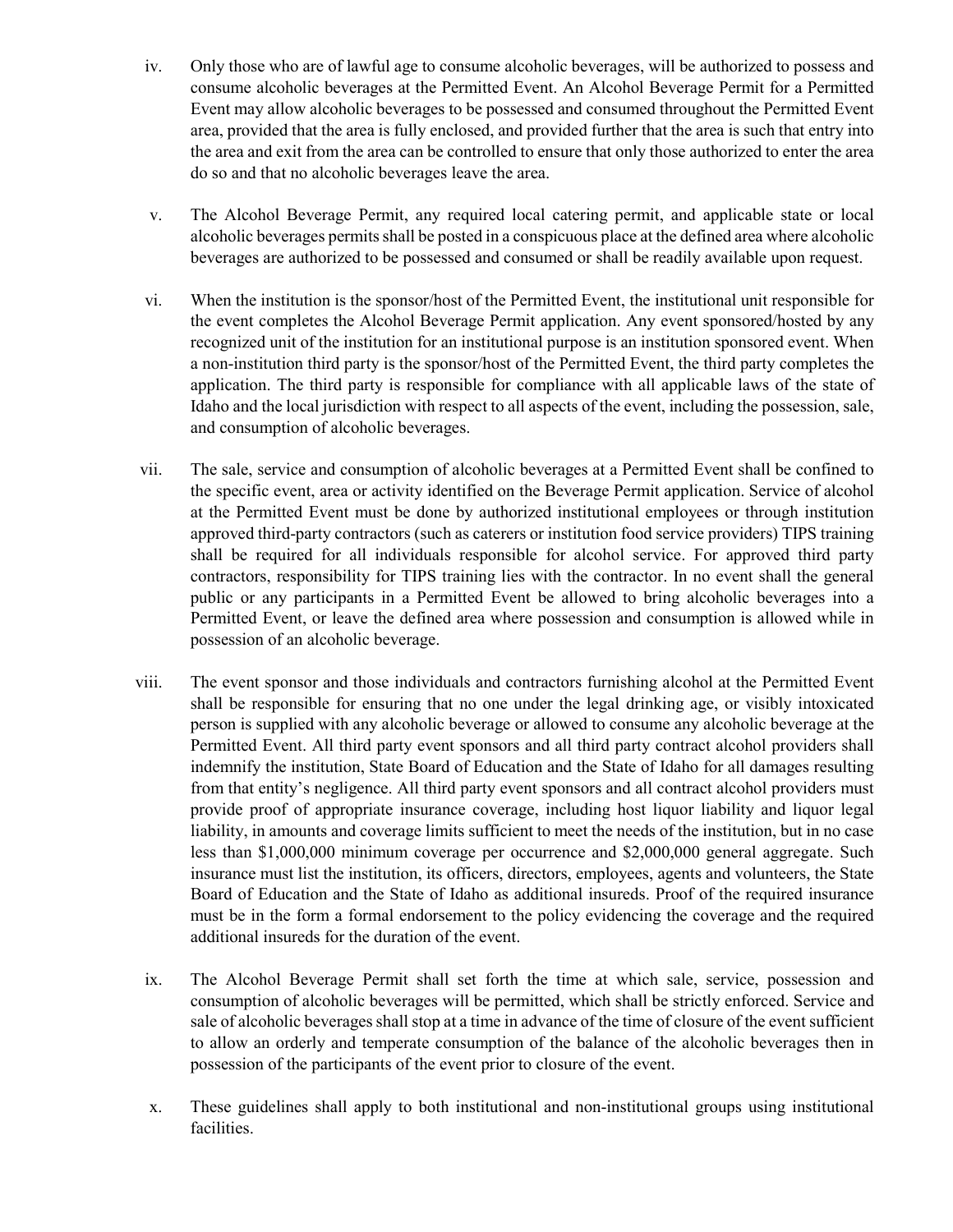- c. The CEO of each institution has the authority to authorize tailgating that meets or exceed the following requirements.
	- 1) Specific parking lots or limited areas of campus grounds may be designated as tailgating areas for home games or games hosted by the institution.
	- 2) Within tailgate areas, game patrons and their private guests may consume alcohol as long as they abide by all local and state regulations governing alcohol usage including, but not limited to, minor in possession or consumption of alcoholic beverages and public intoxication.
	- 3) Alcohol consumption in tailgating areas shall be limited to the same day of an event hosted by the institution.
	- 4) Alcoholic beverages must be held in an opaque container that is not labeled or branded by an alcohol manufacturer or distributor. Alcohol may not be taken from the designated tailgate area into any other area.
	- 5) The institutions shall not sell alcohol or serve alcohol in the tailgate area nor license or allow any vendor to sell or dispense alcohol in the tailgate area unless approved as a Permitted Event. Only private individuals authorized to be in the tailgate area may bring alcohol into the tailgate area for personal use by themselves and their guests. Each institution may place additional restrictions on activities in the tailgate area as seen fit to maintain order in the area.
- d. Within residential facilities owned, leased or operated by an institution, the CEO may allow the possession or consumption of alcoholic beverages by persons of legal drinking age within the living quarters of persons of legal drinking age. Consumption of alcohol shall not be permitted in the general use areas of any such residence facility. Possession of alcohol within the general use areas of a residential facility may only be done in a facility where consumption has been authorized by the CEO, and such possession shall be only as is incidental to, and reasonably necessary for, transporting the alcohol by the person of legal drinking age to living quarters where consumption is allowed. The term "living quarters" as used herein shall mean, and be limited to, the specific room or rooms of a residential facility which are assigned to students of the institution (either individually or in conjunction with another roommate or roommates) as their individual living space.

3. Institutions shall not advertise alcoholic beverages on campus grounds or in any institutional facilities. Provided, however, responsible drinking campaigns or advertising are not prohibited.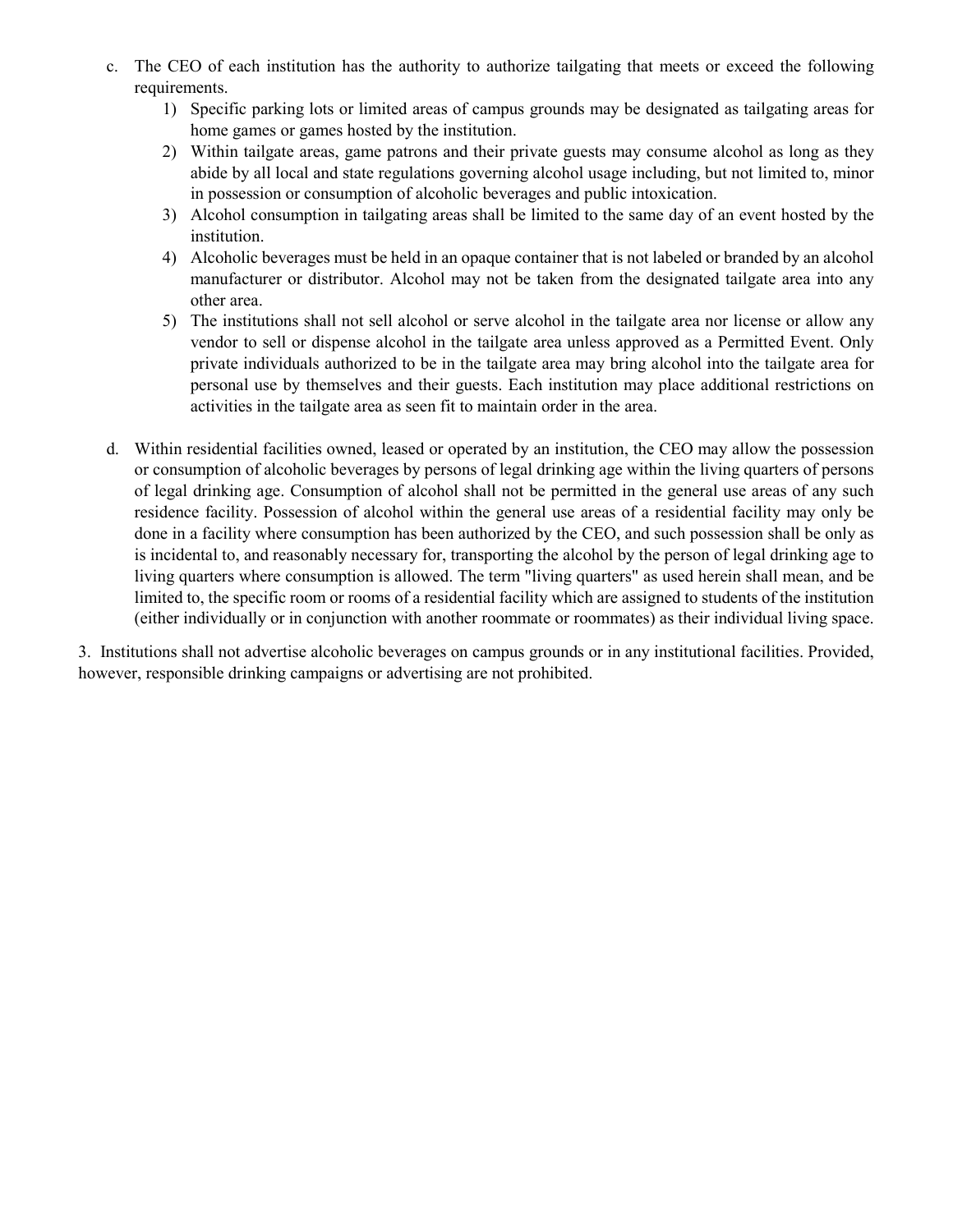### **ALCOHOL BEVERAGE PERMIT APPLICATION (PERMIT) TO SERVE AND CONSUME ALCOHOL ON UNIVERSITY PROPERTY**

Send completed Permit and the accompanying documentation from sections 2, 3, 5 and Certificate of Insurance to Events and Conferences who will route it for approval to the non-campus alcohol service provider, LCSC Security, the LCSC Risk Management, and the President, respectively. Permit applications must reach the College President's Office at least **45 calendar** days prior to the scheduled event for non-college hosted events and no later than **21 calendar** days prior for college-hosted events. You will be notified once this campus permit has been approved and the non-campus provider will work with you on the necessary City/State permits for your event.

Application Date:

### 1. **SPONSOR:**

Print Name of Organization/Individual Signature

Address Phone number

Email of Organizer

### 2. **DESCRIPTION OF EVENT/ACTIVITY PLANNED:**

**Exact Location:** *Attach a drawing* and a complete description of the area in which the event will take place, the location of the bar and the entrances. For events open to the general public, also attach a drawing or a complete description of the restricted space or area within the overall event area where possession and consumption of alcoholic beverages will be allowed.

| Date of Event:                             |           |
|--------------------------------------------|-----------|
| <b>Time of event (hours):</b> Start time:  | End time: |
| <b>Complete Physical Address of Event:</b> |           |
| <b>Nature of Event:</b>                    |           |
| <b>Est. Attendance:</b>                    |           |

3. **ALCOHOL SERVICE:** *Attach a description* of the alcohol service planned for the event, including the type of alcohol to be served, the means by which the event sponsor/party responsible for service of alcohol will ensure that only those individuals authorized to attend the event and those of lawful age are given access to and allowed to possess/consume alcohol, and what measured will be used to contain alcohol to service area.

| <b>Alcohol Service Contractor Business Name:</b> |               |
|--------------------------------------------------|---------------|
| <b>Contact Name:</b>                             | Phone Number: |
| Address:                                         |               |

Alcohol service shall be provided in accordance with the Idaho State Board of Education Governing Policies and Procedures I.J. The alcohol service contractor shall be responsible for attending the event where alcohol is served and ensuring compliance with state law and these policies. Employees of the alcohol service contractor must be at least 21 years old.

4. **IS THIS EVENT BY:** PERSONAL INVITATION REGISTRATION TICKET

## 5. **FOOD SERVICE AND NON-ALCOHOLIC BEVERAGES:**

**Food and Beverage Program:** *Attach a description* of the planned food and beverage program for the event including the availability of food and non-alcoholic beverages for the event. Specifically set out the name,